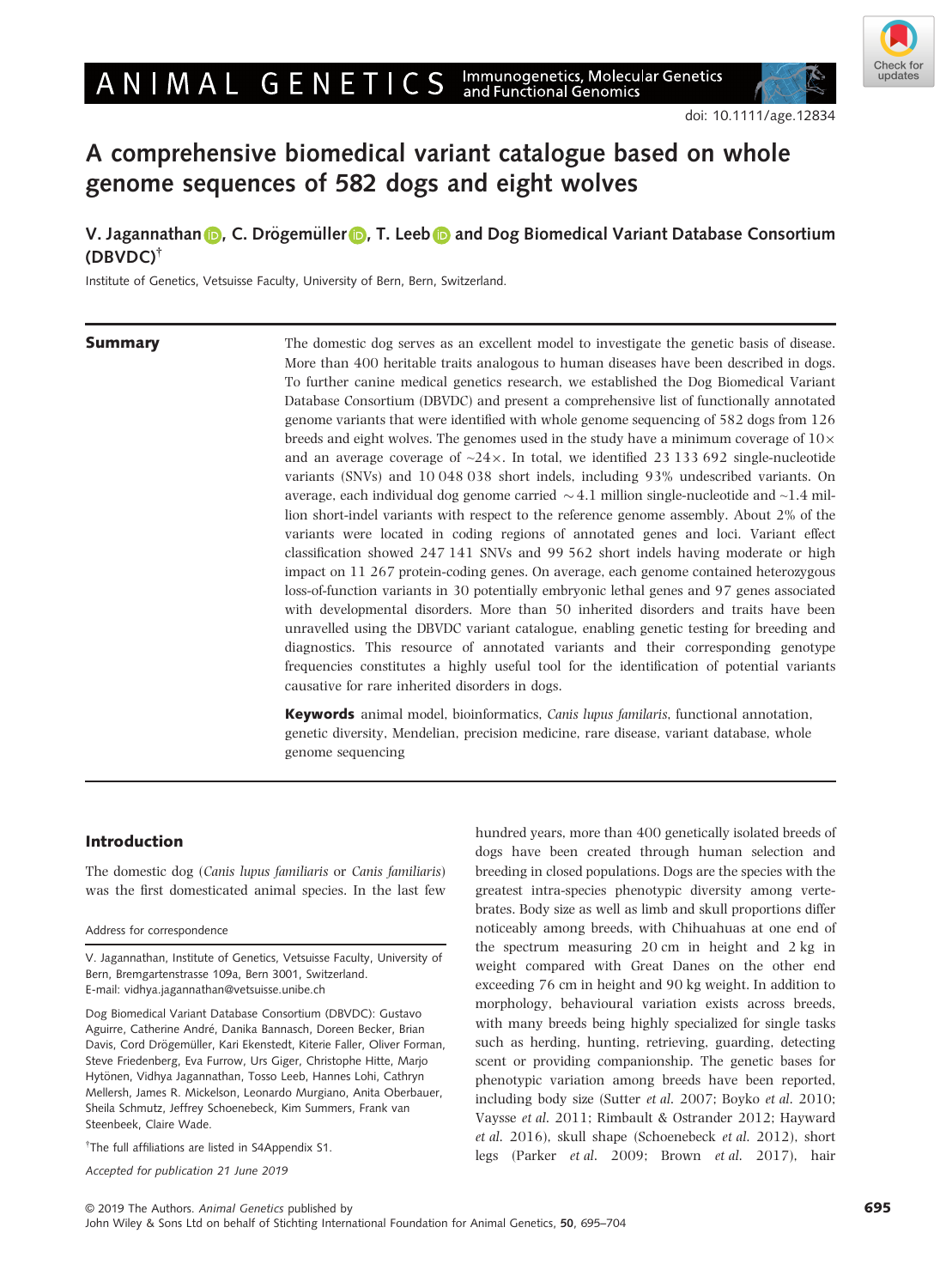morphology (Drögemüller *et al.* 2008; Cadieu *et al.* 2009; Hytönen & Lohi 2019) and aggression or fear (Zapata et al. 2016; Sarviaho et al. 2019). These studies provided important insights for understanding the genetic regulation of analogous traits in humans.

Many genetic diseases are analogous to those in humans, for example susceptibility to certain types of cancer and a large number of Mendelian diseases. The list of known diseases in dogs is greater than that in any other domestic animal species (Ostrander et al. 2017). The Online Mendelian Inheritance in Animal (OMIA) database lists 426 potential dog models for human diseases (https://omia.org; accessed 14 May 2019). Canine heritable diseases not only show the clinical and pathological features of their human counterparts but also harbour underlying causative genetic variants in the same genes as in humans (Hytönen & Lohi 2016). In addition, the identification of disease-causing variants in previously uncharacterized genes provides novel candidates for rare human diseases. Examples include rare diseases like retinitis pigmentosa, osteogenesis imperfecta, congenital ichthyosis, nasal parakeratosis, footpad hyperkeratosis, neurodegenerative vacuolar storage disease, myoclonic epilepsy and lethal acrodermatitis (Zangerl et al. 2006; Drögemüller et al. 2009, 2014a; Merveille et al. 2011; Grall et al. 2012; Jagannathan et al. 2013; Kyöstilä et al. 2015; Hytönen et al. 2016; Wielaender et al. 2017; Bauer et al. 2018a).

Given the breeding history of dogs, with extreme genetic bottlenecks during breed formation and the subsequent maintenance of closed populations starting from a small number of founding animals, it is not surprising that individual breeds also exhibit breed-specific patterns of disease susceptibility. In the last 15 years, geneticists have mapped hundreds of Mendelian trait loci using smaller sample sizes than are required in human disease association studies. Instances include MITF, which is involved in white spotting, found with nine cases and 10 controls (Karlsson et al. 2007) and the epilepsy gene, LGI2, that was mapped with 11 cases and 11 controls (Seppälä et al. 2011). For simple Mendelian traits, only 15 000 informative single-nucleotide variants (SNVs) spanning the genome were reported as being adequate for successful genome-wide association studies, whereas for the same study in humans, 300 000 SNVs might be required (Lindblad-Toh et al. 2005). This is due mainly to longranging intra-breed linkage LD, which extends to roughly 1 Mb in dogs compared with a few kb in humans (Sutter et al. 2004; Lindblad-Toh et al. 2005). Because of the long-ranging LD, the identification of association signals is easier in dogs compared with humans. However, fine mapping and the identification of the underlying causal variant(s) for a given association signal are often quite challenging in dogs. Within dog breeds, typically many variants close to the causal variant are in strong or even perfect LD and hence it may be difficult to discriminate among them.

With whole-genome sequencing (WGS), it has become feasible to at least comprehensively access the existing

genome variation. Identification of causal variants for heritable traits in a WGS approach involves the mapping of case and control sequence reads to a reference genome sequence (Bourneuf *et al.* 2017). The currently used CanFam3.1 reference genome sequence is derived from a female Boxer with contig and scaffold N50 sizes of 180 kb and 45 Mb respectively (Lindblad-Toh et al. 2005). Any given dog genome typically has several million variants compared with the reference genome. Therefore, a meticulous approach to reliable variant calling and hierarchical filtering strategies is required to reduce the millions of variants per sample to a manageable list of candidate genes and causative variants. Many heritable traits in dogs have been successfully solved using such a WGS approach for both diseases and morphological features; examples include a de novo variant in ASPRV1 for ichthyosis and variants in GJA9 for polyneuropathy, RBP4 in congenital eye disease and DVL2 in dogs with screw tails (Bauer et al. 2017a; Becker et al. 2017; Kaukonen et al. 2018; Mansour et al. 2018). More recently, Plassais et al. (2019) identified candidate causative variants for several phenotypes.

The cost of a mammalian WGS including data analysis and data storage is still above US\$1000. Hence, WGS experiments in individual research laboratories directed at identifying the causal variants for Mendelian traits are carried out with small numbers of cases and controls. The efficiency of such WGS approaches can be drastically improved by including variants from dogs sequenced for other projects from around the world. Comprehensive variant databases containing accurately called and genotyped variants from hundreds or thousands of dog genomes enable a straightforward filtering option based on allele and/ or genotype frequencies within or across selected cohorts. This is a powerful approach to identifying and excluding common variants that are unlikely to cause rare inherited diseases. A comprehensive set of variants together with their allele and genotype frequencies can thus greatly help to distinguish functionally relevant from neutral variants. The use of such filtering strategies has become standard practice in human medical genetics, and for example, the gnomAD database [\(https://gnomad.broadinstitute.org/\)](https://gnomad.broadinstitute.org/) has become indispensable for the identification of candidate pathogenic variants in human genetics (Lek et al. 2016). A similar approach is used within the cattle community and the 1000 Bull Genome project (Hayes & Daetwyler 2019).

Currently, the canine variations reported in the National Center for Biotechnology Information (NCBI) genetic variation database hosted at the European Variation Archive contain ~2.9 million SNVs. We submitted a comprehensive list of variants from 238 purpose-bred dogs, containing 18 639 483 SNVs and 9 293 851 short indels, to the European Variation Archive in 2017 (PRJEB24066), but this dataset was not processed until May 2019. Comprehensive variation data from 132 canids and 90 village dogs were reported previously (Marsden et al. 2016; Taylor et al.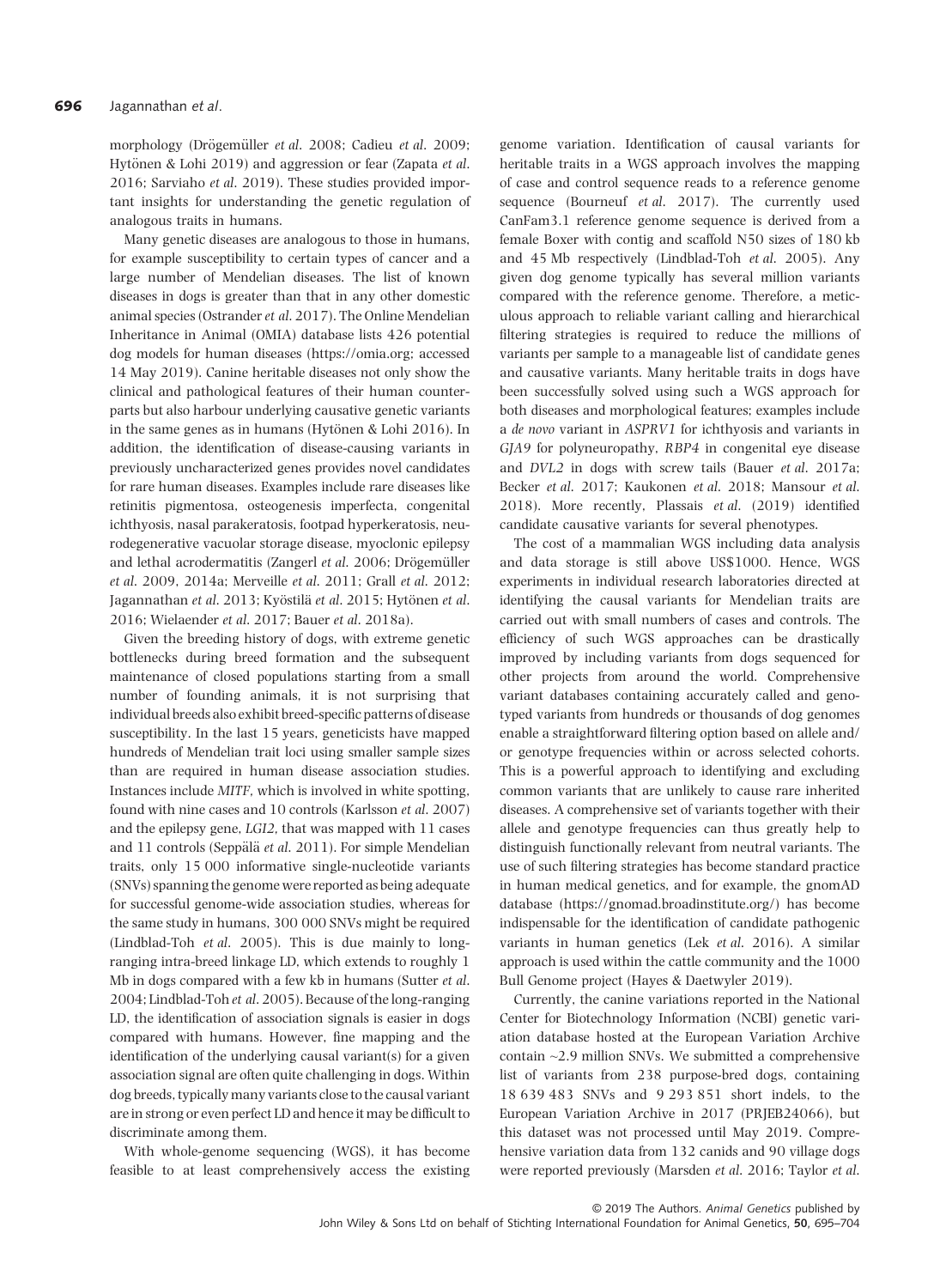2016). The iDog database released a variation list from 127 individual dogs and grey wolves (Bai et al. 2015; Tang et al. 2019). Lastly, Plassais et al. (2019) reported the analysis of 722 canine whole-genome sequences to discover variants associated with 16 different phenotypes, including body weight variation observed across modern dog breeds but absent in wild canids.

We report here a comprehensive list of high-quality variants from 590 genome sequences comprising 582 dogs from 126 different breeds and eight wolves (Table S1). We included 178 sequences from public databases that had been produced by other groups, whereas the remaining 412 whole-genome sequences were produced and submitted to public databases by members of the Dog Biomedical Variant Database Consortium (DBVDC) from more than 20 institutions around the world. The DBVDC was established in 2013 to aggregate WGS data from a variety of projects examining dog biomedical and morphological phenotypes. The DBVDC proceeds in incremental 'runs', with a run taking place approximately every 3–6 months.

#### Materials and methods

#### Datasets

Whole genome sequences of 582 dogs and eight wolves available at the European Nucleotide Archive and the Short Read Archive were used for the analysis. See Table S1 for details of the project and sample accessions. The CanFam3.1 reference genome was downloaded from Ensembl [\(http://www.ensembl.org/Canis\\_familiaris/Info/](http://www.ensembl.org/Canis_familiaris/Info/Index) [Index](http://www.ensembl.org/Canis_familiaris/Info/Index)) and was used for alignment of reads.

#### Samples, read filtering and alignment

A total of 590 individual genomes were sequenced with Illumina sequencing technology NextSeq, HiSeq or Nova-Seq. The 590 individuals consisted of 467 males and 123 females. The samples were selected based on their availability in public databases and with a minimum coverage of  $10\times$ . Raw sequencing reads were filtered for adaptors and trimmed based on the quality score using FASTP (Chen et al. 2018). Quality filtered reads in FASTQ format were then aligned with the reference genome assembly CanFam3.1 using BWA (version 0.7.13; Li & Durbin 2010). GATK CALLABLELOCI was used to collect statistics on callable, uncallable, poorly mapped and other parts of the genome. The following arguments were used --minBaseQuality 20, - minDepth 4 and --minMappingQuality 10.

#### Variant calling and filtering

Aligned reads stored in SAM format were co-ordinate sorted and converted to bam format using SAMTOOLS (version 0.1.18; Li et al. 2009). Duplicates were marked with PICARD tools [\(http://](http://broadinstitute.github.io/picard)

[broadinstitute.github.io/picard](http://broadinstitute.github.io/picard)). Best practices established for the GENOME ANALYSIS TOOLKIT (GATK version 3.8; DePristo et al. 2011) were used for calling SNVs and short indels. Base quality recalibration was performed using BaseRecalibrator from GATK, where the recalibration report was formed using the default setting for covariates and the NCBI dbSNP database (Build 151) as the database for known sites. For each sample, the HaplotypeCaller program was used to call variants from the recalibrated bam file. The output, a GVCF file (with g.vcf extension), contained raw, unfiltered SNV and indel calls for all sites in the genome, variant or invariant. The GenotypeVCF tool was then used for performing joint genotyping on the persample GVCF files generated by HaplotypeCaller and produced a single VCF for the cohort. The single cohort VCF file was passed to the VariantFiltration tool for filtering based on several metrics provided by GenotypeVCF tool. Hard filtering was done using the following criteria, as suggested by GATK documentation:  $QUAL > 30.0$ ,  $QD > 2.0$ ,  $MQ > 40.0$ ,  $FS < 60.0$ , HaplotypeScore  $< 13.0$ , MQRankSum  $> -12.5$ and ReadPosRankSum  $> -8.0$ .

#### Annotation of variants

The filtered VCF file was annotated using SNPEFF (version 4.3; Cingolani et al. 2012) and NCBI annotation release 105 of the CanFam3.1 build. Analysis of 'protein-changing' variants included variants annotated by SNPEFF with the following sequence ontology terms: missense\_variant, start\_lost, stop\_ gained, stop\_lost, stop\_retained\_variant, splice\_acceptor\_variant, splice\_donor\_variant, conservative\_inframe\_deletion, conservative\_inframe\_insertion, disruptive\_inframe\_deletion, disruptive\_inframe\_insertion, exon\_loss\_variant, frameshift\_ variant, and gene\_fusion. SNPEFF classifies missense variants, conservative in-frame insertions and conservative in-frame deletions as having a 'moderate impact'. 'High-impact' variants include all other protein-changing variants. SNPEFF predicts loss-of-function (LoF) variants that include stop-gains (nonsense), splice site-disrupting SNVs, frameshift indels in a coding sequence or larger deletions that remove coding exons. SNPEFF also filters putative LoF variants identified in the last 5% of the coding region. VCFTOOLS was used for studying the statistics of the variants (Danecek et al. 2011).

#### Phylogenetic tree

The phylogenetic tree was constructed using SNPHYLO (Lee et al. 2014). We used only exonic biallelic variants and used an LD threshold of 0.7 to remove redundancy owing to LD, leaving a total of 288 452 variants that were used for the tree construction.

#### Enrichment analysis

The genes carrying tolerant LoF variants were used for enrichment analysis using the Database for Annotation,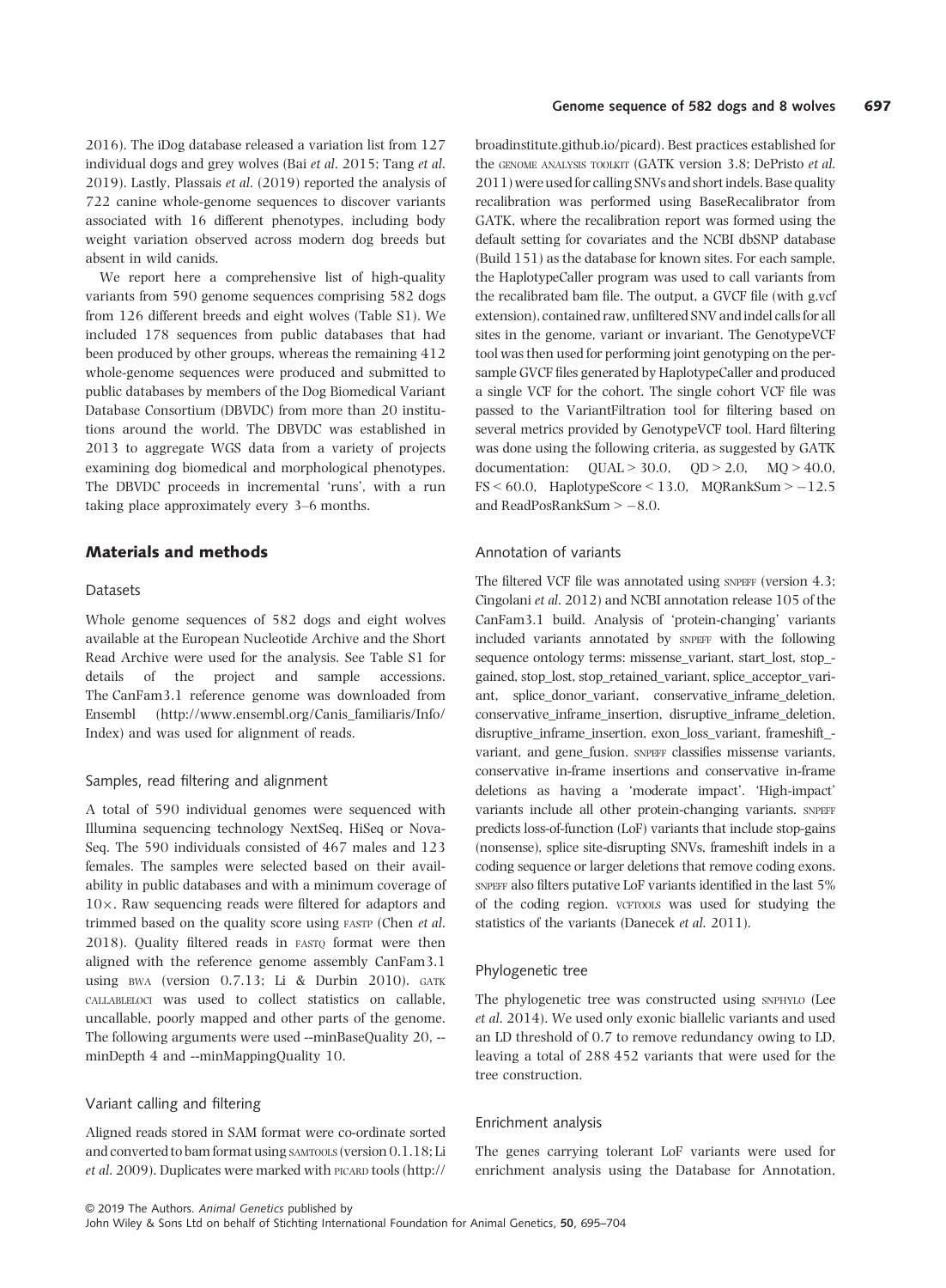#### 698 Jagannathan et al.

Visualization and Integrated Discovery (DAVID) functional annotation tool (Huang et al. 2009). The DAVID functional annotation clustering uses an algorithm to explore relationships among the annotation terms from various annotation sources and then presents a score for an enriched group of terms. In the current version of DAVID, the annotation tool includes more than 40 annotation categories including GO terms, KEGG Pathways and UniProt.

#### Identification of potential embryonic lethal alleles

To identify and prioritize LoF variants in putative embryonic lethal (EL) genes, we used data from recent publications on genome-wide screens for genes that cause embryonic lethality in mouse (Dickinson et al. 2016), cattle (Agerholm et al. 2001, 2006; Charlier et al. 2012; Fritz et al. 2013, 2018; Sonstegard et al. 2013; Cooper et al. 2014; Daetwyler et al. 2014; Venhoranta et al. 2014; Adams et al. 2016; Schütz et al. 2016; Schwarzenbacher et al. 2016; Michot et al. 2017), pig (Derks et al. 2019) and human (Shamseldin et al. 2015; Lord et al. 2019). The non-redundant curated list of EL genes from each of the studies was used to obtain orthologous gene ids from the NCBI dog genome CanFam3.1 annotation release 105 (Table S2). Biallelic variants in these orthologous genes were considered to cause potential EL alleles, if annotated by SNPEFF as high impact and not present in the homozygous variant state in any of the individuals. Additionally, we restricted our list to variants with an average sequencing depth of more than 5 using the GATK variant filter 'select DP >'. DP values in the VCF file represent the number of reads passing quality control used to calculate the genotype at a specific site in a specific sample, with higher values for DP generally leading to more accurate genotype calls.

#### Identification of potential developmental disorder alleles

We also used the developmental disorder (DD) genes included in the DDG2P panel ([https://decipher.sanger.ac.](https://decipher.sanger.ac.uk/ddd) [uk/ddd](https://decipher.sanger.ac.uk/ddd); accessed 25 March 2019) (Deciphering Developmental Disorders Study 2015) . This included 1846 unique genes. Mapping them onto CanFam3.1 NCBI Annotation release 105 found 1809 orthologous genes. Variants in these 1809 genes were filtered in the same manner as explained above (Table S2).

#### Results and discussion

We analysed short-read whole genome sequencing data from 582 dogs and 8 wolves. The read coverage for the 590 genomes ranged between  $10\times$  and  $66\times$  with a mean coverage of  $24\times$  (Table S1). The exclusive usage of genomes with relatively high coverage improved the accuracy of variant detection and the assignment of correct genotype calls in each analysed dog genome. All WGS data available in the DBVDC collection are processed through the

DBVDC pipeline, which detects sequence variants in the form of SNVs and short indels from alignments of the sequences. Each animal with a whole genome sequence is genotyped for all variants detected. The aim of the consortium is to make summary data and variant (VCF) files available to the wider scientific community.

Diploid calls were confidently made for an average 94.0% of the autosomal bases in the reference genome, with a range of 80–97% across the 590 genomes. These numbers are similar to those reported in 132 individuals from five canid species (Taylor et al. 2016). After filtering, a total of >33 million variants were identified consisting of 23 133 692 highconfidence SNVs and 10 048 038 indels (Table 1). Only 7% of these variants were contained in the NCBI dbSNP database (Build 151). The average SNV transition-to-transversion ratio was 2.08, and the SNV heterozygote-to-homozygote ratios were in the range of 0.5–3.3 (average 1.2). We identified 6 297 746 distinct short insertions (range 1– 704 bp) and 3 750 292 distinct short deletions (range 1– 329 bp), with an average of 1 427 335 indel variants per individual genome. The estimated heterozygote-to-homozygote ratios were 0.4–2.5 for short indels (average 1.02).

We used NCBI Annotation Release 105 to functionally annotate the variants (Appendix S1) and identified SNVs in 29 413 genes and indels in 29 440 genes out of a total of 29 831. As expected, only 2% of the variants were located within protein-coding regions/exonic sequences. The number of homozygous and heterozygous variants varied greatly between individual genomes. We speculate that this may reflect in part the different levels of inbreeding (Table 1).

#### Phylogenetic tree

A total of 288 452 biallelic exonic variants were used to construct a phylogenetic tree of the 590 genomes

#### Table 1 Variants in a typical dog genome

|                                       | Average   | Median    | Range               |  |  |  |
|---------------------------------------|-----------|-----------|---------------------|--|--|--|
| <b>SNVs</b>                           |           |           |                     |  |  |  |
| Homozygous                            | 1950938   | 1957262   | 1 127 141-3 073 757 |  |  |  |
| Heterozygous                          | 2 189 278 | 2 153 775 | 311 003-3 912 095   |  |  |  |
| Indels                                |           |           |                     |  |  |  |
| Homozygous                            | 800 793   | 816 114   | 324 094 - 1 388 497 |  |  |  |
| Heterozygous                          | 803 006   | 791 225   | 170 327-1 122 579   |  |  |  |
| High-impact variants <sup>1</sup>     |           |           |                     |  |  |  |
| <b>SNVs</b>                           | 1371      | 1379      | 527-2200            |  |  |  |
| Indels                                | 4553      | 4709      | 1778-12 710         |  |  |  |
| Moderate impact variants <sup>1</sup> |           |           |                     |  |  |  |
| <b>SNVs</b>                           | 36315     | 36810     | 10 460 - 53 789     |  |  |  |
| Indels                                | 1808      | 1838      | 515-3525            |  |  |  |

SNV, single-nucleotide variant.

Note: The table gives average numbers and ranges of identified variants and their predicted effects in an individual as calculated from the comprehensive analysis of 590 genomes.

<sup>1</sup>Variant impact classification as provided by the SNPEFF output (see Appendix S1).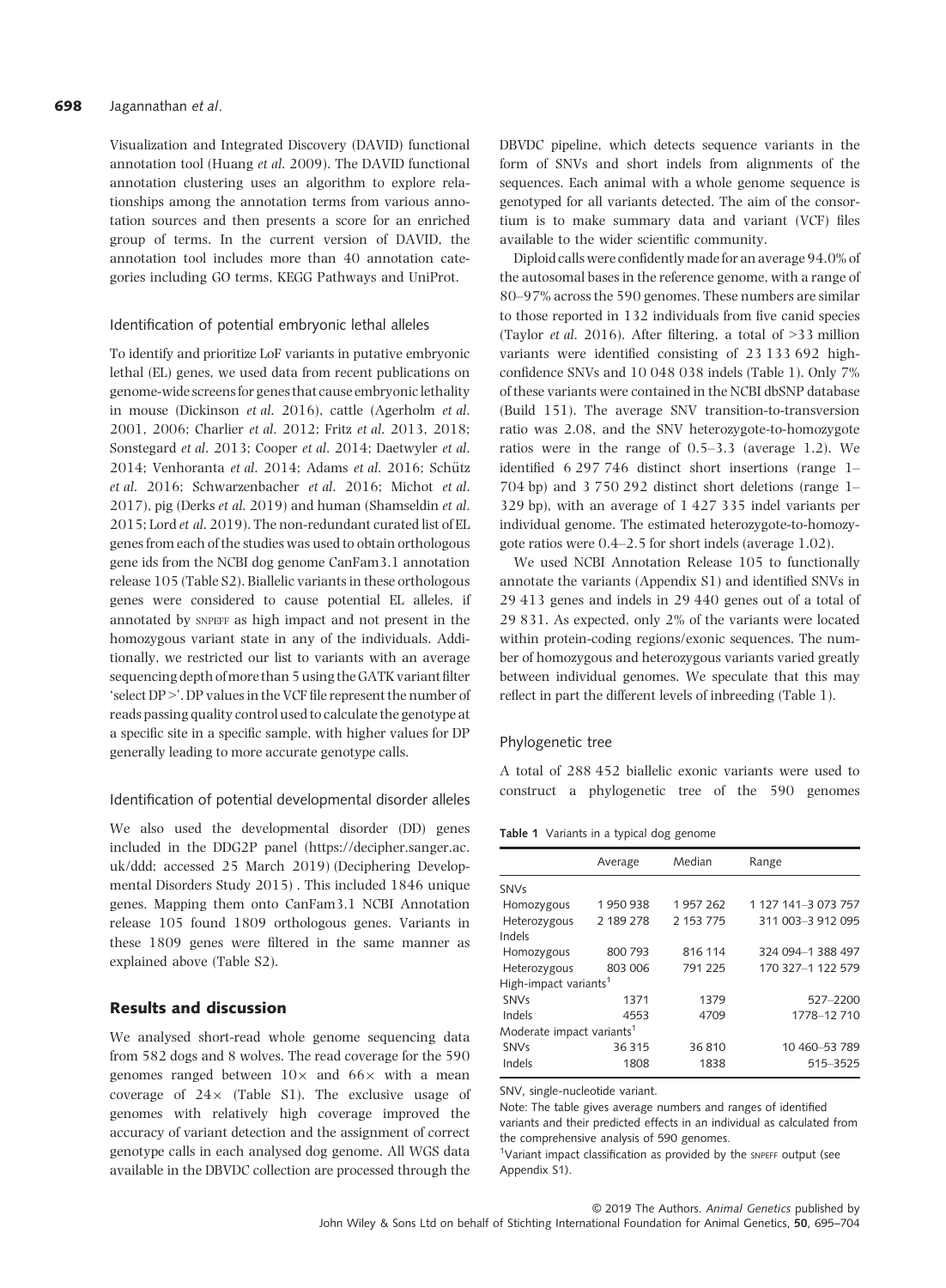| Gene               | Phenotype                                                           | <b>Breed</b>                                      | <b>OMIA</b> | Reference                                                |
|--------------------|---------------------------------------------------------------------|---------------------------------------------------|-------------|----------------------------------------------------------|
| <b>ACADVL</b>      | Exercise-induced metabolic myopathy                                 | German Hunting Terrier                            | 002140-9615 | Lepori et al. (2018)                                     |
| ACP4               | Amelogenesis imperfecta                                             | Akita                                             | 002177-9615 | Hytönen et al. (2019)                                    |
| ADAMTS3            | Upper airway syndrome                                               | Norwich Terrier                                   | n.a.        | Marchant et al. (2019)                                   |
| ALPL               | Hypophosphatasia                                                    | Karelian Bear Dog                                 | 002162-9615 | Kyöstilä et al. (2019)                                   |
| ANLN               | Respiratory distress syndrome                                       | Dalmatian                                         | 000101-9615 | Holopainen et al. (2017)                                 |
| ASPRV1             | Ichthyosis                                                          | German Shepherd Dog                               | 002099-9615 | Bauer et al. (2017a)                                     |
| ATG4D              | Neurodegenerative vacuolar storage disease                          | Lagotto Romagnolo                                 | 001954-9615 | Kyöstilä et al. (2015)                                   |
| ATP13A2            | Neuronal ceroid lipofuscinosis (CLN12)                              | Australian Cattle Dog                             | 001552-9615 | Schmutz et al. (2019)                                    |
| ATP1B2             | Spongy degeneration with cerebellar ataxia 2<br>(SDCA2)             | Belgian Shepherd                                  | 002110-9615 | Mauri et al. (2017a)                                     |
| <b>CHRNE</b>       | Myasthenic syndrome, congenital, owing to<br><b>CHRNE</b>           | Heideterrier                                      | 000685-9615 | Herder et al. (2017)                                     |
| CLCN <sub>1</sub>  | Myotonia congenita                                                  | Labrador Retriever                                | 000698-9615 | Quitt <i>et al.</i> (2018)                               |
| CLN8               | Neuronal ceroid lipofuscinosis                                      | Alpenländische Dachsbracke                        | 001506-9615 | Hirz <i>et al.</i> (2017)                                |
| <b>COL11A2</b>     | Skeletal dysplasia 2 (SD2)                                          | Labrador Retriever                                | 001772-9615 | Frischknecht et al. (2013)                               |
| COL1A2             | Osteogenesis imperfecta                                             | Lagotto Romagnolo                                 | 002112-9615 | Letko <i>et al.</i> (2019a)                              |
| COL5A1             | Ehlers-Danlos syndrome                                              | Labrador Retriever                                | n.a.        | Bauer et al. (2019a)                                     |
| COL5A1             | Ehlers-Danlos syndrome                                              | mixed breed                                       | n.a.        | Bauer et al. (2019a)                                     |
| COL6A1             | Muscular dystrophy, Ullrich type                                    | Landseer                                          | 001967-9615 | Steffen et al. (2015)                                    |
| COL7A1             | Epidermolysis bullosa, dystrophic                                   | Central Asian Shepherd                            | 000341-9615 | Niskanen et al. (2017)                                   |
| <b>CUBN</b>        | Intestinal cobalamin malabsorption owing to<br><b>CUBN</b> mutation | Beagle                                            | 001786-9615 | Drögemüller et al. (2014b)                               |
| <b>CUBN</b>        | Intestinal cobalamin malabsorption owing to<br><b>CUBN</b> mutation | Border Collie                                     | 001786-9615 | Owczarek-Lipska et al. (2013)                            |
| <b>DIRAS1</b>      | Epilepsy, generalized myoclonic, with<br>photosensitivity           | Rhodesian Ridgeback                               | 002095-9615 | Wielaender et al. (2017)                                 |
| EDA                | X-linked hypohidrotic ectodermal dysplasia                          | Dachshund                                         | 000543-9615 | Hadji Rasouliha et al. (2018)                            |
| EDA                | X-linked hypohidrotic ectodermal dysplasia                          | mixed breed                                       | 000543-9615 | Waluk et al. (2016)                                      |
| ENAM               | Amelogenesis imperfecta                                             | Parson Russell Terrier                            | 001805-9615 | Hytönen et al. (2019)                                    |
| EXT2               | Osteochondromatosis                                                 | American Staffordshire Terrier                    | 001214-9615 | Friedenberg et al. (2018)                                |
| FAM20C             | Dental hypomineralization                                           | <b>Border Collie</b>                              |             | Hytönen et al. (2016)                                    |
| FAM83G             | Hyperkeratosis, palmoplantar                                        | Irish Terrier, Kromfohrländer                     | 001327-9615 | Drögemüller et al. (2014a)                               |
| GJA9               | Polyneuropathy (LPN2)                                               | Leonberger                                        | 002119-9615 | Becker et al. (2017)                                     |
| GP <sub>9</sub>    | Bernard-Soulier syndrome                                            | Cocker Spaniel                                    | 001198-9615 | Gentilini et al. (unpublished data)                      |
| KCNJ10             | Spongy degeneration with cerebellar ataxia 1<br>(SDCA1)             | Malinois                                          | 002089-9615 | Mauri et al. (2017b)                                     |
| <b>KRT71</b>       | Curly hair                                                          | many                                              | 000245-9615 | Bauer et al. (2019a, 2019b) and<br>Salmela et al. (2019) |
| MC1R               | Cream coat colour                                                   | Australian Cattle Dog                             | 001199-9615 | Dürig et al. (2018)                                      |
| MFSD12             | Phaeomelanin dilution                                               | Many                                              | n.a.        | Hédan et al. (2019)                                      |
| MFSD8              | Neuronal ceroid lipofuscinosis                                      | Chihuahua                                         | 001962-9615 | Karli et al. (2016)                                      |
| MKLN1              | Lethal acrodermatitis                                               | <b>Bull Terrier and Miniature Bull</b><br>Terrier | 002146-9615 | Bauer et al. (2018a)                                     |
| <b>MLPH</b>        | Coat colour dilution                                                | Chow Chow, Sloughi, Thai<br>Ridgeback             | 000031-9615 | Bauer et al. (2018b)                                     |
| NAPEPLD            | Leukoencephalomyelopathy                                            | Great Dane and Rottweiler                         | 001788-9615 | Minor et al. (2018)                                      |
| NECAP1             | Progressive retinal atrophy                                         | Giant Schnauzer                                   | n.a.        | Hitti et al. (2019)                                      |
| NHLRC1             | Myoclonus epilepsy of Lafora                                        | Chihuahua                                         | 000690-9615 | Barrientos et al. (2019)                                 |
| NME5               | Primary ciliary dyskinesia                                          | Alaskan Malamute                                  | n.a.        | Anderegg et al. (2019)                                   |
| <b>NSDHL</b>       | CHILD-like syndrome                                                 | Labrador Retriever                                | 002117-9615 | Bauer et al. (2017b)                                     |
| OCA2               | Oculocutaneous albinism II                                          | German Spitz                                      | 002130-9615 | Caduff et al. (2017a)                                    |
| OLFML3             | Goniodysgenesis                                                     | <b>Border Collie</b>                              | 001223-9615 | Pugh <i>et al.</i> (2019)                                |
| PLN                | Dilated cardiomyopathy                                              | Welsh Springer Spaniel                            | 002195-9615 | Yost et al. (2019)                                       |
| PPT1               | Photoreceptor dysplasia                                             | Miniature Schnauzer                               | 001311-9615 | Murgiano et al. (2019)                                   |
| PTPRQ              | Deafness                                                            | Doberman Pinscher                                 | 002148-9615 | Guevar et al. (2018)                                     |
| RAB3GAP1           | Polyneuropathy, ocular abnormalities and<br>neuronal vacuolation    | Alaskan Husky                                     | 001970-9615 | Wiedmer et al. (2015)                                    |
| SCN8A              | Spinocerebellar ataxia                                              | Alpenländische Dachsbracke                        | 002194-9615 | Letko et al. (2019b)                                     |
| SCARF <sub>2</sub> | Van den Ende-Gupta syndrome                                         | Wirehaired Fox Terrier                            | 002016-9615 | Hytönen et al. (2016)                                    |
| SGK3               | Hypotrichosis, recessive                                            | Scottish Deerhound                                | 001279-9615 | Hytönen & Lohi (2019)                                    |
| SIX6               | Eye malformation, congenital                                        | Golden Retriever                                  | n.a.        | Hug et al. (2019)                                        |

Table 2 Causative variants for inherited traits in dogs that were identified with the help of the Dog Biomedical Variant Database Consortium dataset

© 2019 The Authors. Animal Genetics published by

John Wiley & Sons Ltd on behalf of Stichting International Foundation for Animal Genetics, 50, 695–704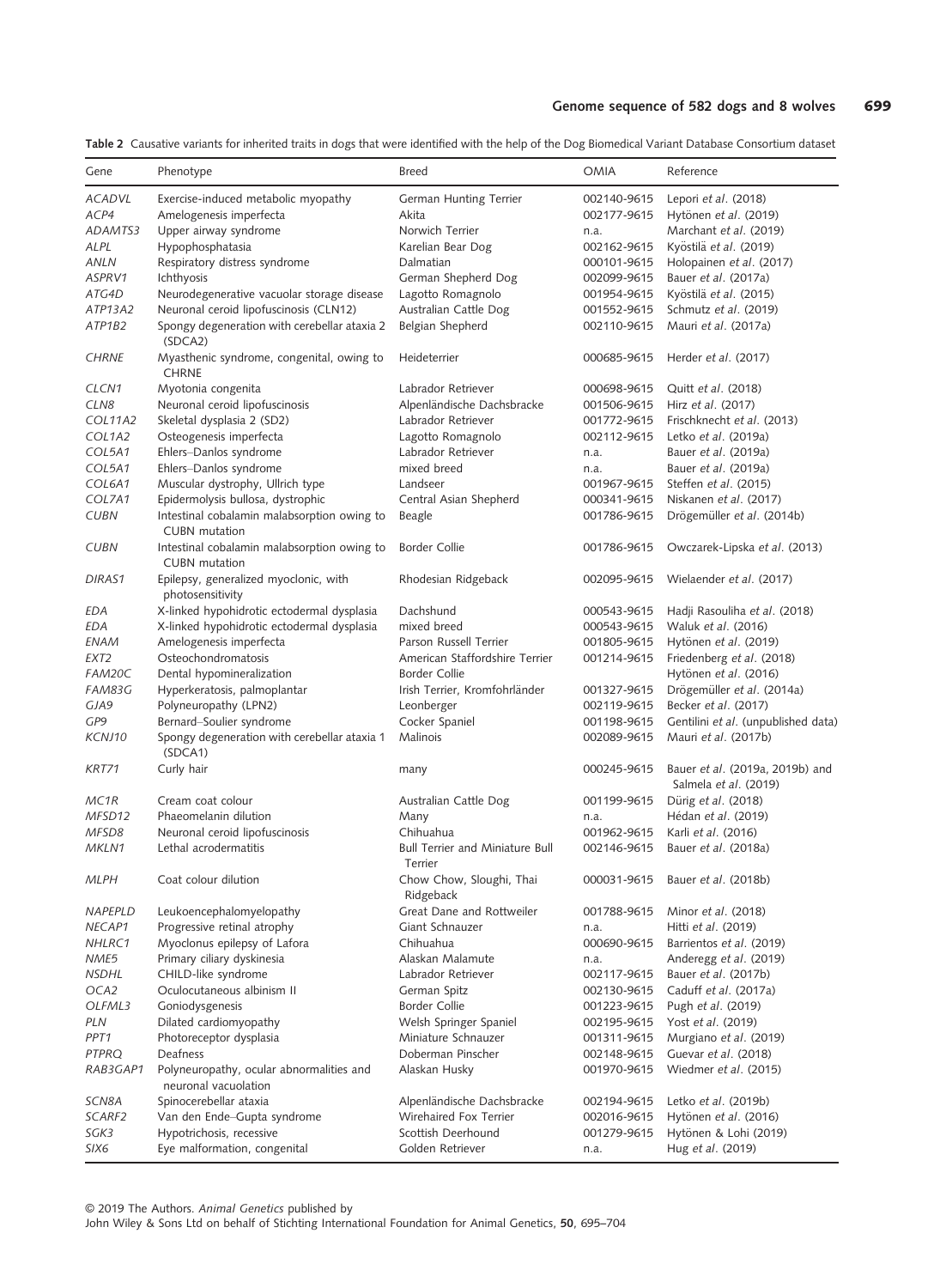#### 700 Jagannathan et al.

Table 2 (Continued)

| Gene              | Phenotype                                         | <b>Breed</b>                                                    | <b>OMIA</b> | Reference                 |
|-------------------|---------------------------------------------------|-----------------------------------------------------------------|-------------|---------------------------|
| <b>SLC19A3</b>    | Leigh-like subacute necrotising<br>encephalopathy | Yorkshire Terrier                                               | 001097-9615 | Drögemüller et al. (2019) |
| <b>SLC37A2</b>    | Craniomandibular osteopathy                       | West Highland White Terrier,<br>Scottish Terrier, Cairn Terrier | 000236-9615 | Hytönen et al. (2016)     |
| SLC45A2           | Coat colour, albinism, oculocutaneous type<br>IV  | <b>Bull Mastiff</b>                                             | 001821-9615 | Caduff et al. (2017b)     |
| SMOC <sub>2</sub> | Brachycephaly                                     | Many                                                            | 001551-9615 | Marchant et al. (2017)    |
| <b>SUV39H2</b>    | Nasal parakeratosis                               | Greyhound                                                       | 001373-9615 | Bauer et al. (2018c)      |
| <b>SUV39H2</b>    | Nasal parakeratosis                               | Labrador Retriever                                              | 001373-9615 | Jagannathan et al. (2013) |
| <b>TECPR2</b>     | Neuroaxonal dystrophy                             | Spanish Water Dog                                               | 001975-9615 | Hahn et al. (2015)        |
| <b>VLDLR</b>      | Cerebellar hypoplasia                             | Eurasier                                                        | 001947-9615 | Gerber et al. (2015)      |

OMIA, Online Mendelian Inheritance in Animal.

Note: More details on these variants are given in Table S2.

analysed. This confirmed the expected breed clustering (Fig. S1) as reported in other studies (Plassais et al. 2019). Subtle differences include a single Dalmatian which was closer to the English Pointer in our tree, whereas Dalmatians were closer to Curly Coated Retrievers and Dachshunds in Plassais et al. (2019). Also, Greyhounds in our tree were closer to the Terriers, whereas in Plassais et al. (2019), they were closer to Borzoi and Bouvier des Flandres.

#### Loss-of-function-tolerant genes

The entire DBVCD dataset comprising 590 genomes contained 32 240 loss-of-function (LoF) variants (5614 SNVs and 26 626 indels). LoFs represent a more stringently filtered subset of high-impact variants, based on previously suggested parameters (MacArthur et al. 2012). Only 181 of these LoF variants were found in dbSNP (Build 151). The LoF variants were found in 40 847 RefSeq protein-coding transcripts (including XM xenoRefs) belonging to 8109 genes.

In order to look for LoF-tolerant genes, i.e. genes that are not essential for survival and reproduction, we subjected the putative LoF variants to a series of filtering criteria. The exclusion criteria were as follows: (i) LoF variants not occurring in homozygous variant state in at least one of the individuals, (ii) LoF variants for which all protein-coding transcripts of the gene were not affected, (iii) LoF variants that overlapped any repetitive sequences, (iv) variants affecting non-canonical splice sites, (v) indel variants affecting splice sites and (vi) known OMIA gene variants published in OMIA. After performing these filtering steps, we obtained 1897 genes harbouring LoF variants (Table S2) from a total of 13 603 genes annotated to contain LoF variants. Enrichment analysis (Appendix S1) revealed that the olfactory receptor genes are the only large class of functionally related genes that are tolerant of LoF variants.

Potential embryonic lethal and developmental disorder variants

We used our dataset to identify and prioritize variants that could potentially give rise to recessive alleles causing embryonic lethality (EL) in dogs. We obtained 528 dog orthologues to genes with published evidence for EL alleles in other species. After filtering for variants as detailed in Appendix S1, we identified 247 genes where a single or a small number of dogs were heterozygous whereas none of the 590 genomes were homozygous for the mutant allele (Table S2). Across the 590 genomes, each genome carried on average 30 potential EL alleles (range 6–181). This is slightly higher than what has been reported for 624 cattle (Charlier et al. 2016).

Loss-of-function variants were also analysed for 2211 dog orthologues to DD genes. We found potentially deleterious variants in 894 DD genes (Table S2). Across the 590 genomes, each genome carried on average 97 potential DD alleles (range 21–583).

The numbers of identified potential EL and DD alleles are probably overestimated, as the current NCBI Annotation Release 105 of the CanFam3.1 reference genome is still imperfect, resulting in erroneous SNPEFF functional effect predictions. Future improvements in the reference genome assembly and its functional annotation will further increase the accuracy of the variant catalogue. We also acknowledge that our catalogue lacks most of the structural variation, which may be assessed by the use of third-generation longread sequencing technologies.

#### Relevance for biomedical research

Work based on the DBVDC variant catalogue has already resulted in the identification of more than 50 causative variants for various inherited traits in dogs (Tables 2 & S2). These included many canine homologues of known human hereditary disorders, but also identified several novel genes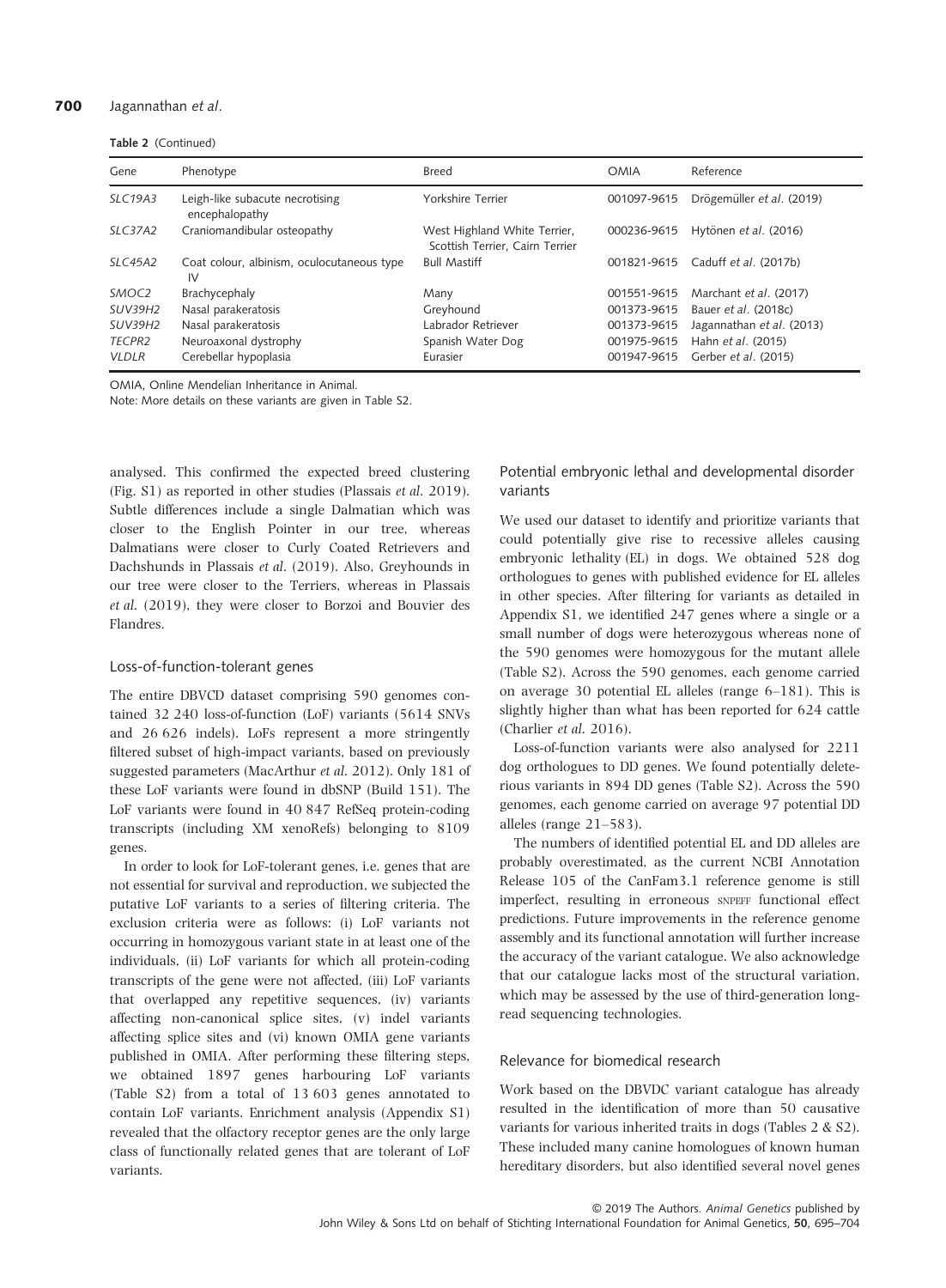not previously known to be associated with human diseases, thus providing new candidate genes for those homologous human diseases.

#### Conclusion

The variant analysis of 590 canine genomes identified ~33 million functionally annotated variants. We made an effort to include only genome sequences with high coverage and applied stringent filtering criteria to ensure the high quality of the variant and genotype calls. This dataset should help to identify causative variants for monogenic disorders more efficiently. The addition of more genomes will eventually also aid in the identification of causal variants for complex traits.

### Acknowledgements

The authors would like to thank Eva Andrist, Nathalie Besuchet Schmutz, Muriel Fragniere and Sabrina Schenk for expert technical assistance, the Next Generation Sequencing Platform of the University of Bern for performing many highthroughput sequencing experiments and the Interfaculty Bioinformatics Unit of the University of Bern for providing high-performance computing infrastructure. We also acknowledge all researchers of the canine community who deposited dog or wolf whole genome sequencing data into public databases. Funding information is listed in Appendix S1.

#### Data availability

The genome sequence accessions and metadata are available from Table S1. The variants are available at the European Variant Archive under project ID PRJEB32865 at [https://www.ebi.ac.uk/eva/?eva-study=PRJEB32865.](https://www.ebi.ac.uk/eva/?eva-study=PRJEB32865)

#### References

- Adams H.A., Sonstegard T.S., VanRaden P.M., Null D.J., VanTassell C.P., Larkin D.M. & Lewin H.A. (2016) Identification of a nonsense mutation in APAF1 that is likely causal for a decrease in reproductive efficiency in Holstein dairy cattle. Journal of Dairy Science 99, 6693–701.
- Agerholm J.S., Bendixen C., Andersen O. & Arnbjerg J. (2001) Complex vertebral malformation in holstein calves. Journal of Veterinary Diagnostic Investigation 13, 283–9.
- Agerholm J.S., McEvoy F. & Arnbjerg J. (2006) Brachyspina syndrome in a Holstein calf. Journal of Veterinary Diagnostic Investigation 18, 418–22.
- Anderegg L., Im Gut Hof M., Hetzel U., Howerth E.W., Leuthard F., Jagannathan J. & Leeb T. (2019) NME5 frameshift variant in Alaskan Malamutes with primary ciliary dyskinesia. PLoS Genetics. in press.
- Bai B., Zhao W.M., Tang B.X. et al. (2015) DoGSD: the dog and wolf genome SNP database. Nucleic Acids Research 43, D777–83.
- Barrientos L., Maiolini A., Häni A., Jagannathan V. & Leeb T. (2019) NHLRC1 dodecamer repeat expansion demonstrated by whole genome sequencing in a Chihuahua with Lafora disease. Animal Genetics 50, 118–9.
- Bauer A., Waluk D.P., Galichet A. et al. (2017a) A de novo variant in the ASPRV1 gene in a dog with ichthyosis. PLoS Genetics 13, e1006651.
- Bauer A., De Lucia M., Jagannathan V., Mezzalira G., Casal M.L., Welle M.M. & Leeb T. (2017b) A large deletion in the NSDHL gene in Labrador Retrievers with a congenital cornification disorder. G3 (Bethesda) 7, 3115–21.
- Bauer A., Jagannathan V., Högler S. et al. (2018a) MKLN1 splicing defect in dogs with lethal acrodermatitis. PLoS Genetics 14, e1007264.
- Bauer A., Kehl A., Jagannathan V. & Leeb T. (2018b) A novel MLPH variant in dogs with coat colour dilution. Animal Genetics 49, 94–7.
- Bauer A., Nimmo J., Newman R., Brunner M., Welle M.M., Jagannathan V. & Leeb T. (2018c) A splice site variant in the SUV39H2 gene in Greyhounds with nasal parakeratosis. Animal Genetics 49, 137–40.
- Bauer A., Bateman J.F., Lamande S.R. et al. (2019a) Identification of two independent COL5A1 variants in dogs with Ehlers Danlos syndrome. BMC Veterinary Research in preparation.
- Bauer A., Hadji Rasouliha S., Brunner M.T. et al. (2019b) A second KRT71 allele in curly coated dogs. Animal Genetics 50, 97–100.
- Becker D., Minor K.M., Letko A., Ekenstedt K.J., Jagannathan V., Leeb T., Shelton G.D., Mickelson J.R. & Drögemüller C. (2017) A GJA9 frameshift variant is associated with polyneuropathy in Leonberger dogs. BMC Genomics 18, 662.
- Bourneuf E., Otz P., Pausch H. et al. (2017) Rapid discovery of de novo deleterious mutations in cattle enhances the value of livestock as model species. Scientific Reports 7, 11466.
- Boyko A.R., Quignon P., Li L. et al. (2010) A simple genetic architecture underlies morphological variation in dogs. PLoS Biology 8, e1000451.
- Brown E.A., Dickinson P.J., Mansour T. et al. (2017) FGF4 retrogene on CFA12 is responsible for chondrodystrophy and intervertebral disc disease in dogs. Proceedings of the National Academy of Sciences of the United States of America 114, 11476–81.
- Cadieu E., Neff M.W., Quignon P. et al. (2009) Coat variation in the domestic dog is governed by variants in three genes. Science 326, 150–3.
- Caduff M., Bauer A., Jagannathan V. & Leeb T. (2017a) OCA2 splice site variant in German Spitz dogs with oculocutaneous albinism. PLoS ONE 12, e0185944.
- Caduff M., Bauer A., Jagannathan V. & Leeb T. (2017b) A single base deletion in the SLC45A2 gene in a Bull mastiff with oculocutaneous albinism. Animal Genetics 48, 619–21.
- Charlier C., Agerholm J.S., Coppieters W. et al. (2012) A deletion in the bovine FANCI gene compromises fertility by causing fetal death and brachyspina. PLoS ONE 7, e43085.
- Charlier C., Li W., Harland C. et al. (2016) NGS-based reverse genetic screen for common embryonic lethal mutations compromising fertility in livestock. Genome Research 26, 1333–41.
- Chen S., Zhou Y., Chen Y. & Gu J. (2018) FASTP: an ultra-fast all-inone FASTQ preprocessor. Bioinformatics 34, i884–90.
- Cingolani P., Platts A., Wang L., Coon M., Nguyen T., Wang L., Land S.J., Lu X. & Ruden D.M. (2012) A program for annotating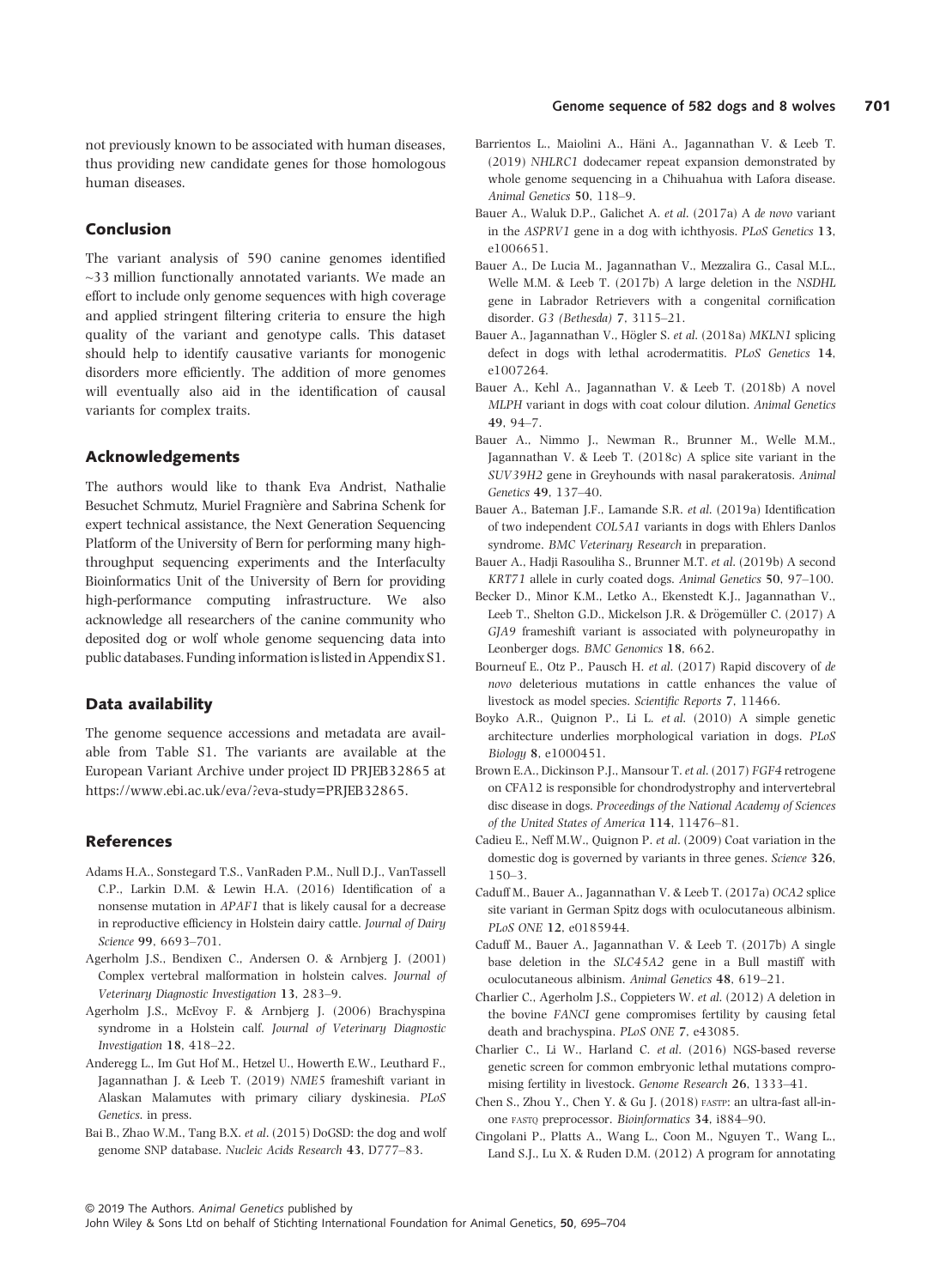#### 702 Jagannathan et al.

and predicting the effects of single nucleotide polymorphisms, SNPEFF: SNPs in the genome of Drosophila melanogaster strain w1118; iso-2; iso-3. Fly 6, 80–92.

- Cooper T.A., Wiggans G.R., Null D.J., Hutchison J.L. & Cole J.B. (2014) Genomic evaluation, breed identification, and discovery of a haplotype affecting fertility for Ayrshire dairy cattle. Journal of Dairy Science 97, 3878–82.
- Daetwyler H.D., Capitan A., Pausch H. et al. (2014) Whole-genome sequencing of 234 bulls facilitates mapping of monogenic and complex traits in cattle. Nature Genetics 46, 858–65.
- Danecek P., Auton A., Abecasis G. et al. (2011) The variant call format and vcFTOOLS. Bioinformatics 27, 2156-8.
- Deciphering Developmental Disorders Study (2015) Large-scale discovery of novel genetic causes of developmental disorders. Nature 519, 7542.
- DePristo M.A., Banks E., Poplin R., et al. (2011) A framework for variation discovery and genotyping using next-generation DNA sequencing data. Nat Genetics 43, 491-8.
- Derks M.F.L., Gjuvsland A.B., Bosse M. et al. (2019) Loss of function mutations in essential genes cause embryonic lethality in pigs. PLoS Genetics 15, e1008055.
- Dickinson M.E., Flenniken A.M., Ji X. et al. (2016) High-throughput discovery of novel developmental phenotypes. Nature 537, 508– 14.
- Drögemüller C., Karlsson E.K., Hytönen M.K., Perloski M., Dolf G., Sainio K., Lohi H., Lindblad-Toh K. & Leeb T. (2008) A mutation in hairless dogs implicates FOXI3 in ectodermal development. Science 321, 1462.
- Drögemüller C., Becker D., Brunner A., Haase B., Kircher P., Seeliger F., Fehr M., Baumann U., Lindblad-Toh K. & Leeb T. (2009) A missense mutation in the SERPINH1 gene in Dachshunds with osteogenesis imperfecta. PLoS Genetics 5, e1000579.
- Drögemüller M., Jagannathan V., Becker D. et al. (2014a) A mutation in the FAM83G gene in dogs with hereditary footpad hyperkeratosis (HFH). PLoS Genetics 10, e1004370.
- Drögemüller M., Jagannathan V., Howard J., Bruggmann R., Drögemüller C., Ruetten M., Leeb T. & Kook P.H. (2014b) A frameshift mutation in the cubilin gene (CUBN) in Beagles with Imerslund–Gräsbeck syndrome (selective cobalamin malabsorption). Animal Genetics 45, 148–50.
- Drögemüller M., Matiasek K., Jagannathan V. et al. (2019) SLC19A3 loss-of-function variant in Yorkshire Terriers with Leigh-like subacute necrotising encephalopathy. Animal Genetics in preparation.
- Dürig N., Letko A., Lepori V. et al. (2018) Two MC1R loss-offunction alleles in cream-coloured Australian Cattle Dogs and white Huskies. Animal Genetics 49, 284–90.
- Friedenberg S.G., Vansteenkiste D., Yost O. et al. (2018) A de novo mutation in the EXT2 gene associated with osteochondromatosis in a litter of American Staffordshire Terriers. Journal of Veterinary Internal Medicine 32, 986–92.
- Frischknecht M., Niehof-Oellers H., Jagannathan V. et al. (2013) A COL11A2 mutation in Labrador retrievers with mild disproportionate dwarfism. PLoS ONE 8, e60149.
- Fritz S., Capitan A., Djari A. et al. (2013) Detection of haplotypes associated with prenatal death in dairy cattle and identification of deleterious mutations in GART, SHBG and SLC37A. PLoS ONE 8, e65550.
- Fritz S., Hoze C., Rebours E. et al. (2018) An initiator codon mutation in SDE2 causes recessive embryonic lethality in Holstein cattle. Journal of Dairy Science 101, 6220–31.
- Gerber M., Fischer A., Jagannathan V. et al. (2015) A deletion in the VLDLR gene in Eurasier dogs with cerebellar hypoplasia resembling a Dandy-Walker-like malformation (DWLM). PLoS ONE 10, e0108917.
- Grall A., Guaguère E., Planchais S. et al. (2012) PNPLA1 mutations cause autosomal recessive congenital ichthyosis in Golden Retriever dogs and humans. Nature Genetics 44, 140–7.
- Guevar J., Olby N.J., Meurs K.M., Yost O. & Friedenberg S.G. (2018) Deafness and vestibular dysfunction in a Doberman Pinscher puppy associated with a mutation in the PTPRQ gene. Journal of Veterinary Internal Medicine 32, 665–9.
- Hadji Rasouliha S., Bauer A., Dettwiler M., Welle M.M. & Leeb T. (2018) A frameshift variant in the EDA gene in Dachshunds with X-linked hypohidrotic ectodermal dysplasia. Animal Genetics 49, 651–4.
- Hahn K., Rohdin C., Jagannathan V., Wohlsein P., Baumgärtner W., Seehusen F., Spitzbarth I., Grandon R., Drögemüller C. & Jäderlund K.H. (2015) TECPR2 associated neuroaxonal dystrophy in Spanish water dogs. PLoS ONE 10, e0141824.
- Hayes B.J. & Daetwyler H.D. (2019) 1000 Bull Genomes project to map simple and complex genetic traits in cattle: applications and outcomes. Annual Reviews in Animal Biosciences 7, 89–102.
- Hayward J.J., Castelhano M.G., Oliveira K.C. et al. (2016) Complex disease and phenotype mapping in the domestic dog. Nature Communications 7, 10460.
- Hédan B., Cadieu E., Botherel N. et al. (2019) Identification of a missense variant in MFSD12 involved in dilution of phaeomelanin leading to white or cream coat color in dogs. Genes 10, 386.
- Herder V., Ciurkiewicz M., Baumgärtner W., Jagannathan V. & Leeb T. (2017) Frame-shift variant in the CHRNE gene in a juvenile dog with suspected myasthenia gravis-like disease. Animal Genetics 48, 625.
- Hirz M., Drögemüller M., Schänzer A. et al. (2017) Neuronal ceroid lipofuscinosis (NCL) is caused by the entire deletion of CLN8 in the Alpenländische Dachsbracke dog. Molecular Genetics and Metabolism 120, 269–77.
- Hitti R.J., Oliver J.A.C., Schofield E.C. et al. (2019) Whole genome sequencing of Giant Schnauzer Dogs with progressive retinal atrophy establishes NECAP1 as a novel candidate gene for retinal degeneration. Genes 10, 385.
- Holopainen S., Hytönen M.K., Syrjä P., Arumilli M., Järvinen A.K., Rajamäki M. & Lohi H. (2017) ANLN truncation causes a familial fatal acute respiratory distress syndrome in Dalmatian dogs. PLoS Genetics 13, e1006625.
- Huang D.W., Sherman B.T. & Lempicki R.A. (2009) Bioinformatics enrichment tools: paths toward the comprehensive functional analysis of large gene lists. Nucleic Acids Research 37, 1–13.
- Hug P., Andereeg L., Dürig N., Lepori V., Jagannathan V., Spiess B., Richter M. & Leeb T. (2019) A SIX6 nonsense variant in Golden Retrievers with congenital eye malformations. Genes 10, 454.
- Hytönen M.K. & Lohi H. (2016) Canine models of human rare disorders. Rare Diseases 4, e1241362.
- Hytönen M.K. & Lohi H. (2019) A frameshift insertion in SGK3 leads to recessive hairlessness in Scottish Deerhounds: a candidate gene for human alopecia conditions. Human Genetics 138, 535–9.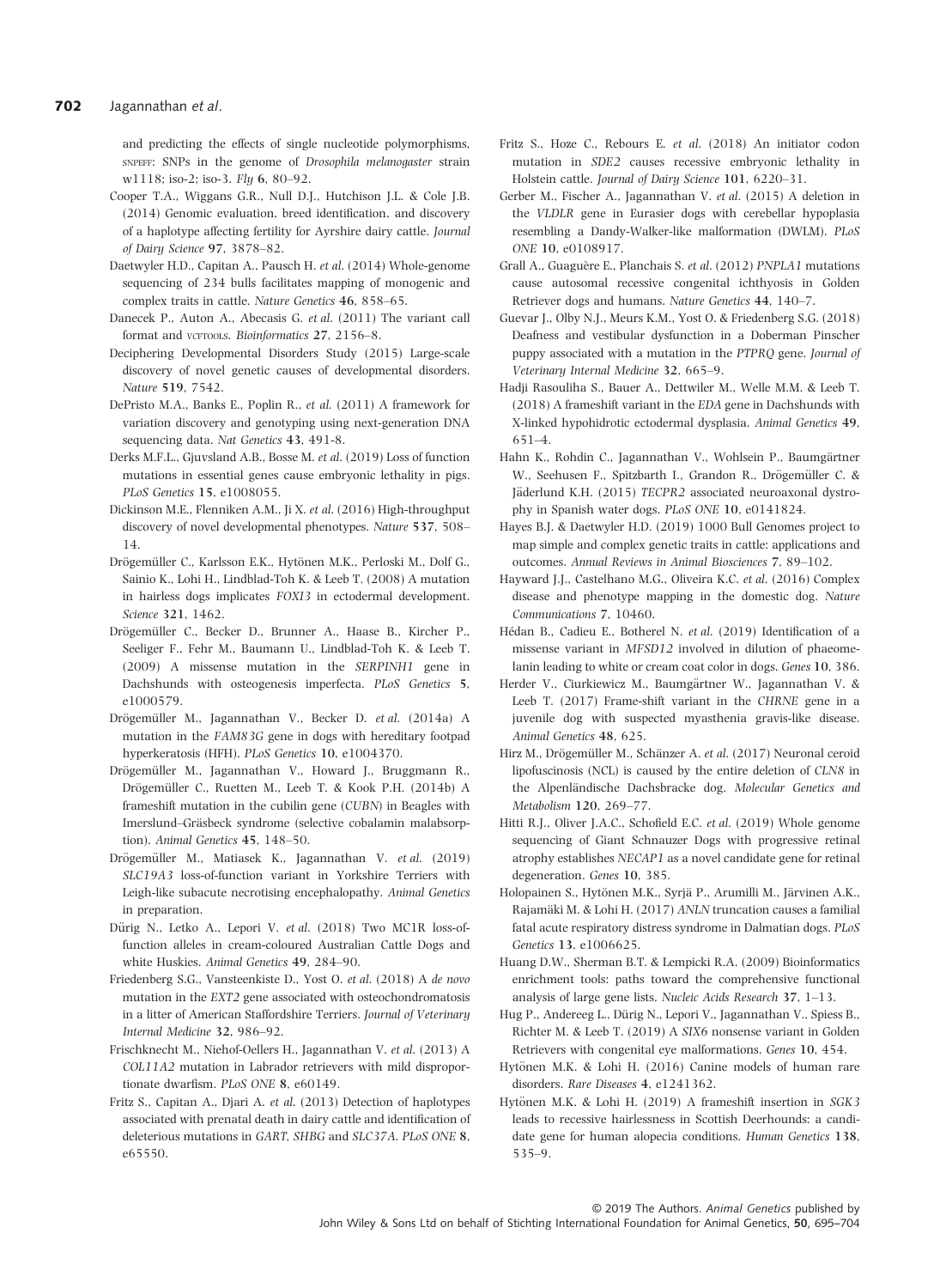- Hytönen M.K., Arumilli M., Lappalainen A.K. et al. (2016) Molecular characterization of three canine models of human rare bone diseases: Caffey, van den Ende-Gupta, and Raine syndromes. PLoS Genetics 12, e1006037.
- Hytönen M.K., Arumilli M., Sarkiala E., Nieminen P. & Lohi H. (2019) Canine models of human amelogenesis imperfecta: identification of novel recessive ENAM and ACP4 variants. Human Genetics 138, 525–33.
- Jagannathan V., Bannoehr J., Plattet P. et al. (2013) A mutation in the SUV39H2 gene in Labrador Retrievers with hereditary nasal parakeratosis (HNPK) provides insights into the epigenetics of keratinocyte differentiation. PLoS Genetics 9, e1003848.
- Karli P., Oevermann A., Bauer A., Jagannathan V. & Leeb T. (2016) MFSD8 single-base pair deletion in a Chihuahua with neuronal ceroid lipofuscinosis. Animal Genetics 47, 631.
- Karlsson E.K., Baranowska I., Wade C.M. et al. (2007) Efficient mapping of Mendelian traits in dogs through genome-wide association. Nature Genetics 39, 1321–8.
- Kaukonen M., Woods S., Ahonen S., Lemberg S., Hellman M., Hytönen M.K., Permi P., Glaser T. & Lohi H. (2018) Maternal inheritance of a recessive RBP4 defect in canine congenital eye disease. Cell Reports 23, 2643–52.
- Kyöstilä K., Syrjä P., Jagannathan V. et al. (2015) A missense change in the ATG4D gene links aberrant autophagy to a neurodegenerative vacuolar storage disease. PLoS Genetics 11, e1005169.
- Kyöstilä K., Syrjä P., Lappalainen A.K., Arumilli M., Hundi S., Karkamo V., Viitmaa R., Hytönen M.K. & Lohi H. (2019) A homozygous missense variant in the alkaline phosphatase gene ALPL is associated with a severe form of canine hypophosphatasia. Scientific Reports 9, 973.
- Lee T.H., Guo H., Wang X., Kim C. & Paterson A.H. (2014) SNPHYLO: a pipeline to construct a phylogenetic tree from huge SNP data. BMC Genomics 15, 62.
- Lek M., Karczewski K.J., Minikel E.V. et al. (2016) Analysis of protein-coding genetic variation in 60,706 humans. Nature 536, 285–91.
- Lepori V., Mühlhause F., Sewell A.C. et al. (2018) Nonsense variant in the ACADVL gene in German Hunting Terriers with exercise induced metabolic myopathy. G3 (Bethesda) 8, 1545–54.
- Letko A., Beineke A., Jagannathan V. & Drögemüller C. (2019a) A de novo in-frame duplication in the COL1A2 gene of a Lagotto Romagnolo dog with osteogenesis imperfecta. Animal Genetics in preparation.
- Letko A., Dietschi E., Nieburg M., Jagannathan V., Gurtner C., Oevermann A. & Drögemüller C. (2019b) A missense variant in SCN8A in Alpine Dachsbracke dogs affected by spinocerebellar ataxia. Genes 10, 362.
- Li H. & Durbin R. (2010) Fast and accurate long-read alignment with Burrows–Wheeler transform. Bioinformatics 26, 589–95.
- Li H., Handsaker B., Wysoker A., Fennell T., Ruan J., Homer N., Marth G., Abecasis G. & Durbin R. (2009) The sequence alignment/map format and SAMTOOLS. Bioinformatics 25, 2078–9.
- Lindblad-Toh K., Wade C.M., Mikkelsen T.S. et al. (2005) Genome sequence, comparative analysis and haplotype structure of the domestic dog. Nature 438, 803–19.
- Lord J., McMullan D.J., Eberhardt R.Y. et al. (2019) Prenatal exome sequencing analysis in fetal structural anomalies detected by ultrasonography (PAGE): a cohort study. Lancet 393, 747–57.
- MacArthur D.G., Balasubramanian S., Frankish A. et al. (2012) A systematic survey of loss-of-function variants in human proteincoding genes. Science 335, 823–8.
- Mansour T.A., Lucot K., Konopelski S.E. et al. (2018) Whole genome variant association across 100 dogs identifies a frame shift mutation in DISHEVELLED 2 which contributes to Robinow-like syndrome in Bulldogs and related screw tail dog breeds. PLoS Genetics 14, e1007850.
- Marchant T.W., Johnson E.J., McTeir L. et al. (2017) Canine brachycephaly is associated with a retrotransposon-mediated missplicing of SMOC2. Current Biology 27, 1573–84.
- Marchant T.W., Dietschi E., Rytz U. et al. (2019) An ADAMTS3 missense variant is associated with Norwich Terrier upper airway syndrome. PLoS Genetics 15, e1008102.
- Marsden C.D., Ortega-Del Vecchyo D., O'Brien D.P., Taylor J.F., Ramirez O., Vila C., Marques-Bonet T., Schnabel R.D., Wayne R.K. & Lohmueller K.E. (2016) Bottlenecks and selective sweeps during domestication have increased deleterious genetic variation in dogs. Proceedings of the National Academy of Sciences of the United States of America 113, 152–7.
- Mauri N., Kleiter M., Dietschi E. et al. (2017a) A SINE insertion in ATP1B2 in Belgian Shepherd dogs affected by spongy degeneration with cerebellar ataxia (SDCA2). G3 (Bethesda) 7, 2729–37.
- Mauri N., Kleiter M., Leschnik M. et al. (2017b) A missense variant in KCNJ10 in Belgian Shepherd dogs affected by spongy degeneration with cerebellar ataxia (SDCA1). G3 (Bethesda) 7, 663–9.
- Merveille A.C., Davis E.E., Becker-Heck A. et al. (2011) CCDC39 is required for assembly of inner dynein arms and the dynein regulatory complex and for normal ciliary motility in humans and dogs. Nature Genetics 43, 72–8.
- Michot P., Fritz S., Barbat A. et al. (2017) A missense mutation in PFAS (phosphoribosylformylglycinamidine synthase) is likely causal for embryonic lethality associated with the MH1 haplotype in Montbéliarde dairy cattle. Journal of Dairy Science 100, 8176-87.
- Minor K.M., Letko A., Becker D. et al. (2018) Canine NAPEPLDassociated models of human myelin disorders. Scientific Reports 8, 5818.
- Murgiano L., Becker D., Torjman D. et al. (2019) Complex structural PPT1 variant associated with non-syndromic canine retinal degeneration. G3 (Bethesda) 9, 425–37.
- Niskanen J., Dillard K., Arumilli M., Salmela E., Anttila M., Lohi H. & Hytönen M.K. (2017) Nonsense variant in COL7A1 causes recessive dystrophic epidermolysis bullosa in Central Asian Shepherd dogs. PLoS ONE 12, e0177527.
- Ostrander E.A., Wayne R.K., Freedman A.H. & Davis B.W. (2017) Demographic history, selection and functional diversity of the canine genome. Nature Reviews Genetics 18, 705–20.
- Owczarek-Lipska M., Jagannathan V., Drögemüller C., Lutz S., Glanemann B., Leeb T. & Kook P.H. (2013) A frameshift mutation in the cubilin gene (CUBN) in Border Collies with Imerslund-Gräsbeck syndrome (selective cobalamin malabsorption). PLoS ONE 8, e61144.
- Parker H.G., VonHoldt B.M., Quignon P. et al. (2009) An expressed Fgf4 retrogene is associated with breed-defining chondrodysplasia in domestic dogs. Science 325, 995–8.
- Plassais J., Kim J., Davis B.W., Karyadi D.M., Hogan A.N., Harris A.C., Decker B., Parker H.G. & Ostrander E.A. (2019) Whole